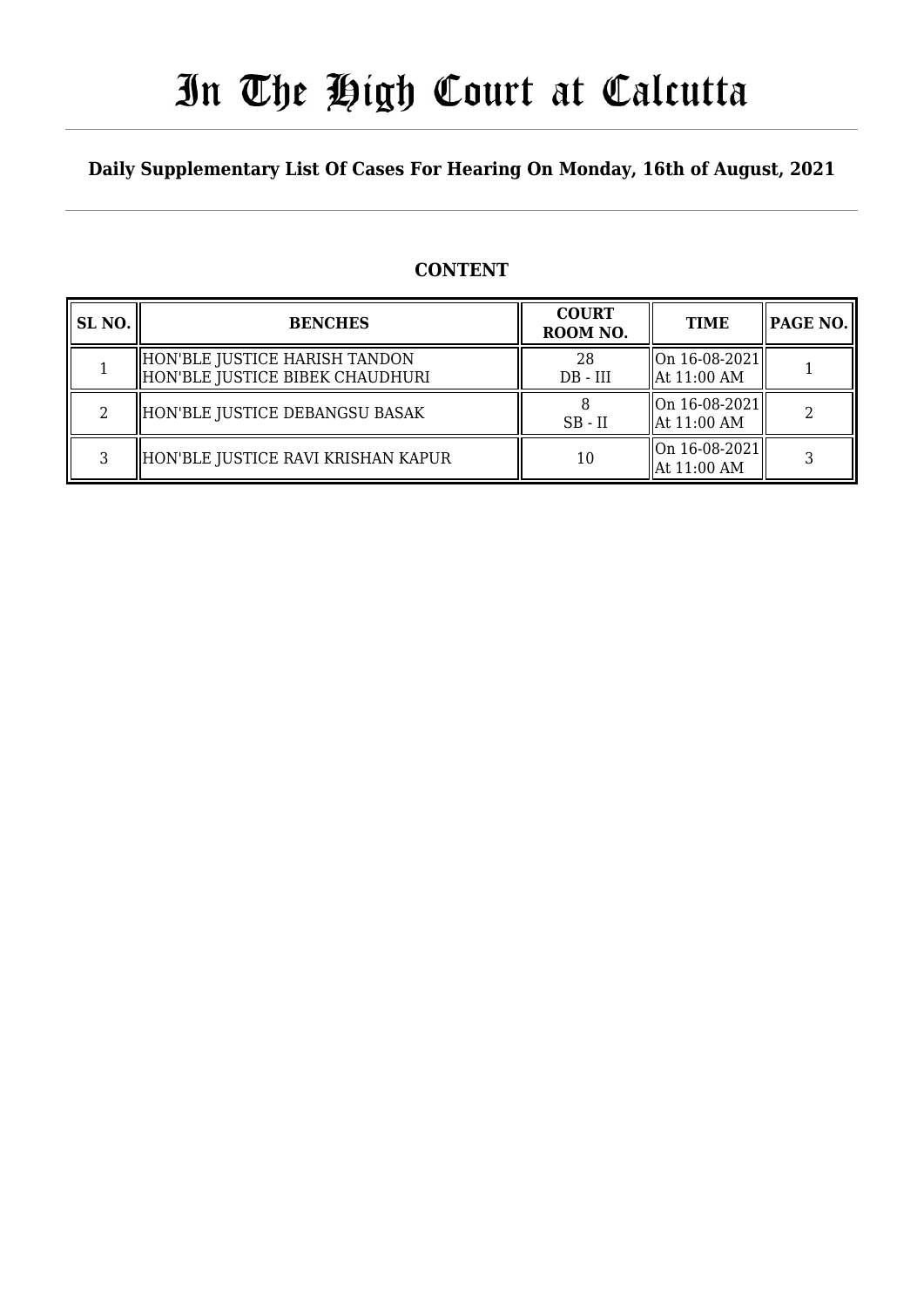

# Calcutta High Court **In The Circuit Bench at Port Blair Appellate Side**

**DAILY CAUSELIST For Monday The 16th August 2021**

**COURT NO. 28**

**DIVISION BENCH (DB - III)**

**AT 11:00 AM**

**HON'BLE JUSTICE HARISH TANDON HON'BLE JUSTICE BIBEK CHAUDHURI (VIA VIDEO CONFERENCE)**

**FROM PRINCIPAL BENCH**

#### **APPLICATION FOR BAIL**

1 CRM/11/2021 PANKAJ KUMAR RAI

MD. TABRAIZ

IA NO: CRAN/1/2021, CRAN/2/2021

VS

THE STATE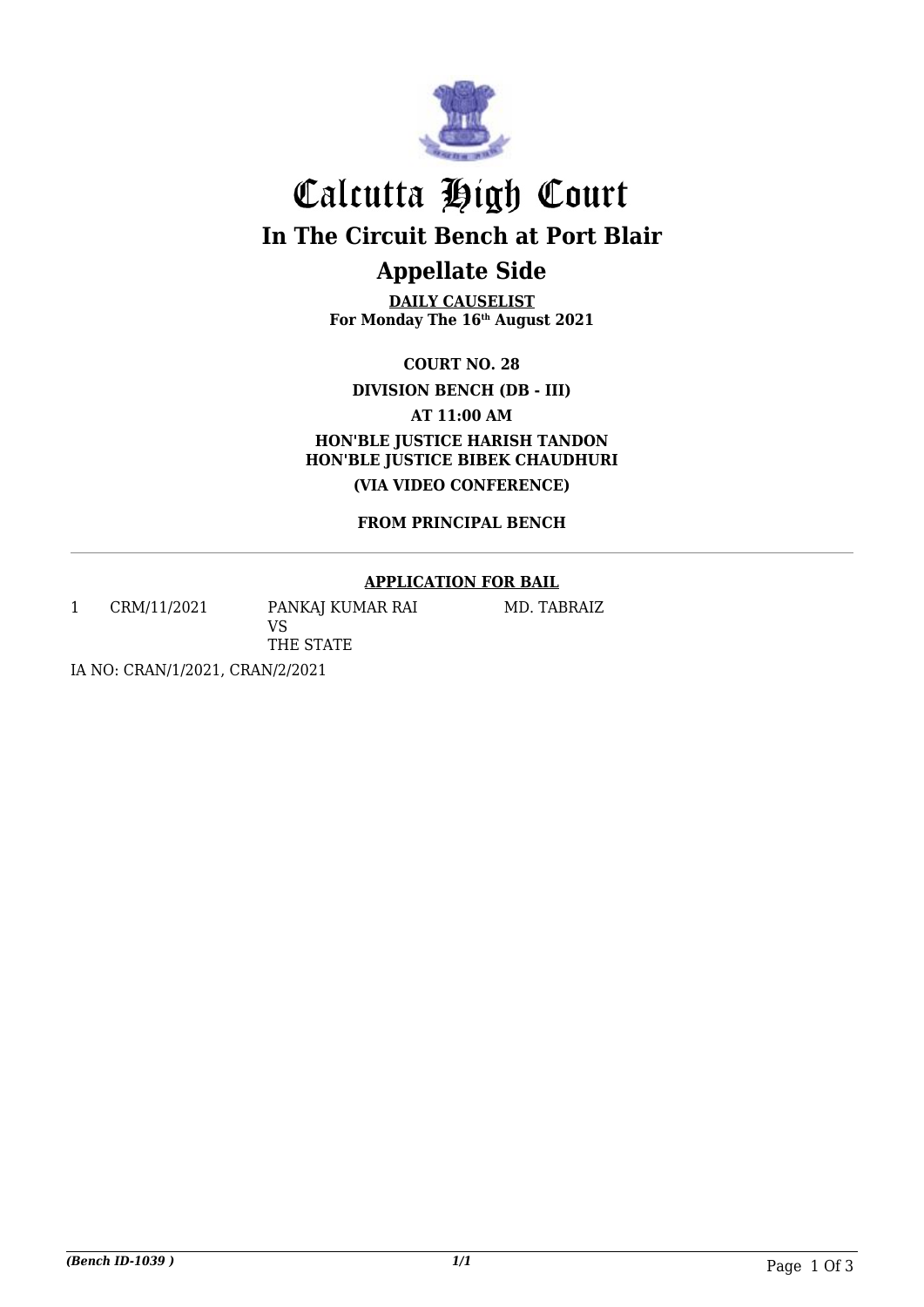

### Calcutta High Court **In The Circuit Bench at Port Blair Appellate Side**

**DAILY CAUSELIST For Monday The 16th August 2021**

**COURT NO. 8 SINGLE BENCH (SB - II) AT 11:00 AM HON'BLE JUSTICE DEBANGSU BASAK (VIA VIDEO CONFERENCE)**

**FROM PRINCIPAL BENCH**

#### **FOR HEARING**

1 WPA/184/2021 SAKTHI SHIPPING

LOGISTICS PRIVATE LIMITED VS THE HON'BLE LIEUTENANT GOVERNOR

GOPALA BINNU KUMAR

IA NO: CAN/2/2021, CAN/3/2021